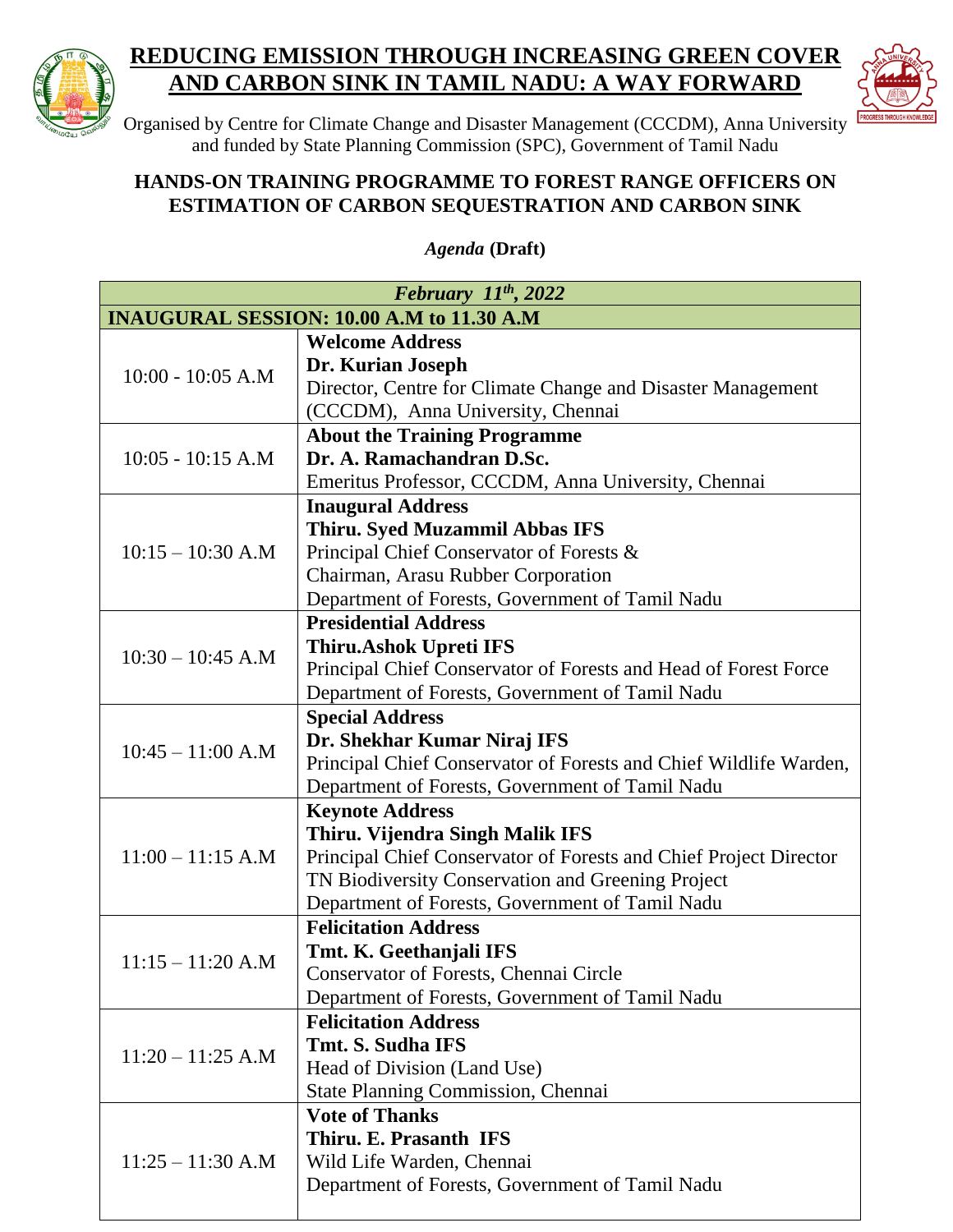| <b>TECHNICAL SESSIONS ON CARBON SEQUESTRATION</b>                                |                                                             |  |
|----------------------------------------------------------------------------------|-------------------------------------------------------------|--|
| <b>SESSION - I: Estimation of Soil Carbon stock in Natural Forest</b>            |                                                             |  |
|                                                                                  | Thiru. A. Udhayan IFS                                       |  |
| $11:30 - 12:00$ P.M                                                              | Additional Principal Chief Conservator of Forests &         |  |
|                                                                                  | Chairman, Tamil Nadu Pollution Control Board                |  |
| <b>SESSION - II: Estimation of Above Ground Biomass Carbon stock in Forestry</b> |                                                             |  |
|                                                                                  | Thiru. Anurag Mishra, IFS                                   |  |
| $12:00 - 12:30$ P.M                                                              | <b>Additional Principal Chief Conservator of Forests</b>    |  |
|                                                                                  | Department of Forests, Government of Tamil Nadu             |  |
| <b>SESSION - III: Oceanic Carbon Sequestration</b>                               |                                                             |  |
|                                                                                  | Dr. P. Palani                                               |  |
| $12:30 - 1:00$ P.M                                                               | <b>Associate Professor</b>                                  |  |
|                                                                                  | Centre for Advanced Studies in Botany, University of Madras |  |
| <b>SESSION - IV: Carbon Sink: A Way Forward</b>                                  |                                                             |  |
|                                                                                  | Dr. A. Ramachandran D.Sc.                                   |  |
| $1:00 - 1:30$ P.M                                                                | <b>Emeritus Professor</b>                                   |  |
|                                                                                  | CCCDM, Anna University, Chennai                             |  |
| $1:30 - 2.00$ P.M                                                                | <b>LUNCH BREAK</b>                                          |  |
| <b>SESSION - V: Practical Training at Field</b>                                  |                                                             |  |
| $2:00 - 4.30$ P.M                                                                | Dr. A. Ramachandran D.Sc.                                   |  |
|                                                                                  | <b>Emeritus Professor</b>                                   |  |
|                                                                                  | CCCDM, Anna University, Chennai                             |  |
|                                                                                  | <b>Thiru. Udhayan IFS</b>                                   |  |
|                                                                                  | Additional Principal Chief Conservator of Forests &         |  |
|                                                                                  | Chairman, Tamil Nadu Pollution Control Board                |  |
|                                                                                  | Thiru. Anurag Mishra, IFS                                   |  |
|                                                                                  | <b>Additional Principal Chief Conservator of Forests</b>    |  |
|                                                                                  | Department of Forests, Government of Tamil Nadu             |  |
|                                                                                  | Dr. P. Palani                                               |  |
|                                                                                  | <b>Associate Professor</b>                                  |  |
|                                                                                  | Centre for Advanced Studies in Botany, University of Madras |  |
| $4.30 - 5.00$ P.M                                                                | <b>Feedback from Participants</b>                           |  |